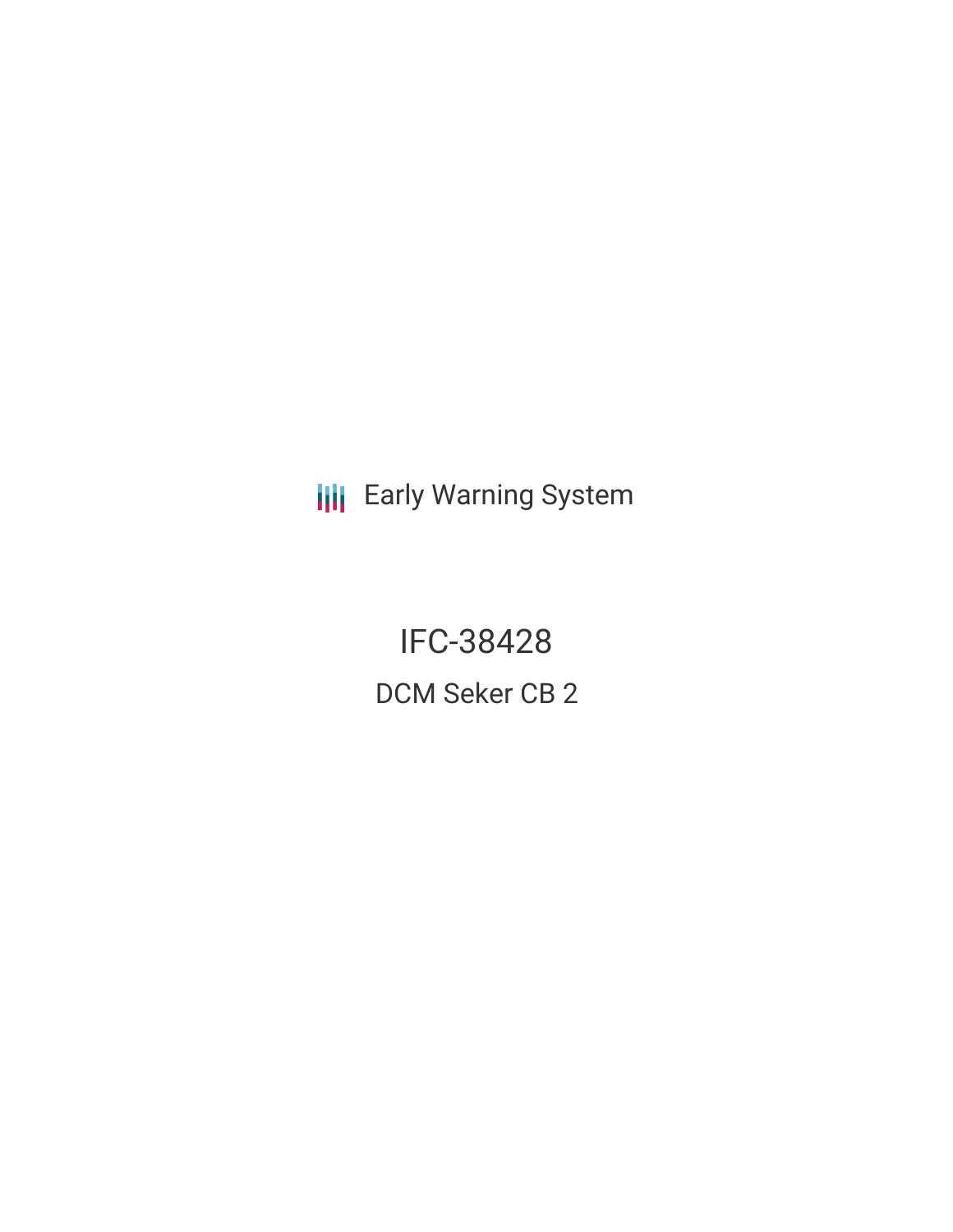### **Quick Facts**

| <b>Countries</b>               | Turkey                                  |
|--------------------------------|-----------------------------------------|
| <b>Financial Institutions</b>  | International Finance Corporation (IFC) |
| <b>Status</b>                  | Approved                                |
| <b>Bank Risk Rating</b>        | U                                       |
| <b>Voting Date</b>             | 2016-11-17                              |
| <b>Borrower</b>                | <b>SEKERBANK TAS</b>                    |
| <b>Sectors</b>                 | Finance                                 |
| <b>Investment Amount (USD)</b> | $$60.00$ million                        |
|                                |                                         |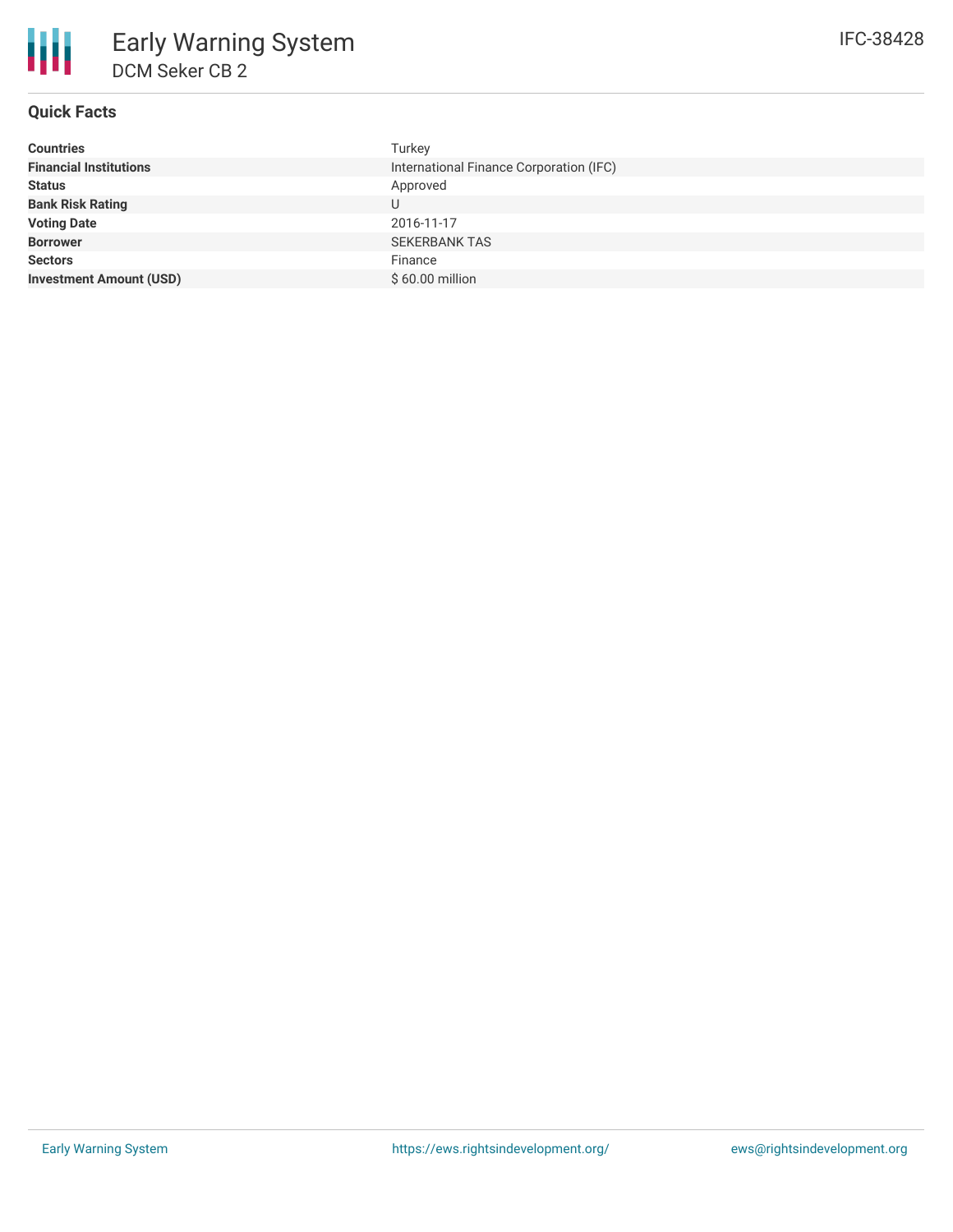

## **Project Description**

The project consists of an IFC investment up to US\$60 million equivalent to be invested in Turkish Liras in the new issuances of Sekerbank's Covered Bond Programme with a 5 year tenor. Proceeds of IFC's proposed investment would provide medium and long-term financing to micro, small, and medium enterprises in Turkey.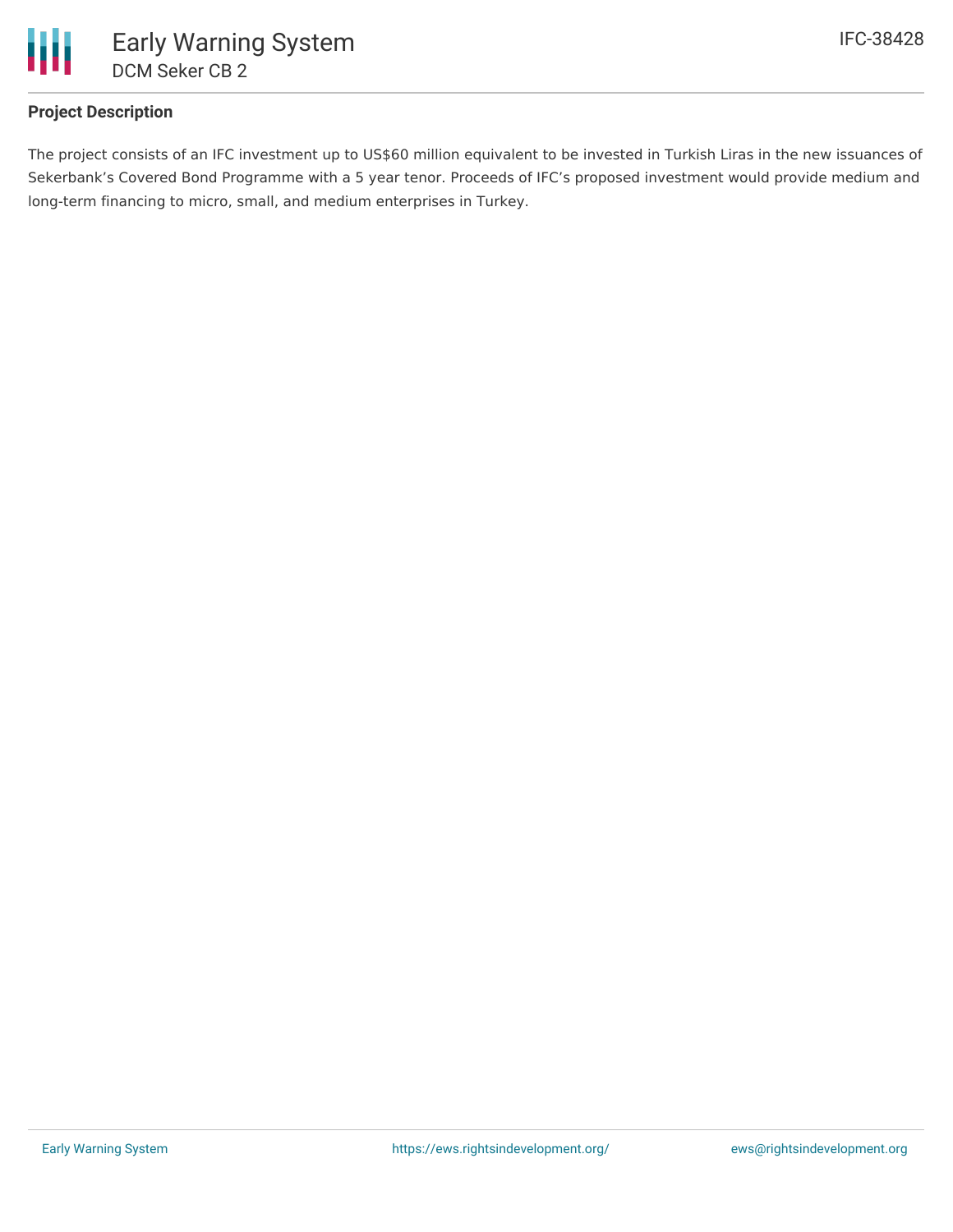## **People Affected By This Project**

1. Improved access to MSME finance including the underserved agricultural sector, which will help improve financial inclusion for the MSMEs. Despite high growth, only 38% of loans to businesses in Turkey are channeled to MSMEs;

2. Creation and preservation of jobs, as experience has shown that MSMEs in Turkey grew faster than the Turkish economy, contributing significantly to employment creation;

3. Supporting investments in frontier regions of Turkey as 75 percent of the funded MSME portfolio is located outside the three major Turkish cities.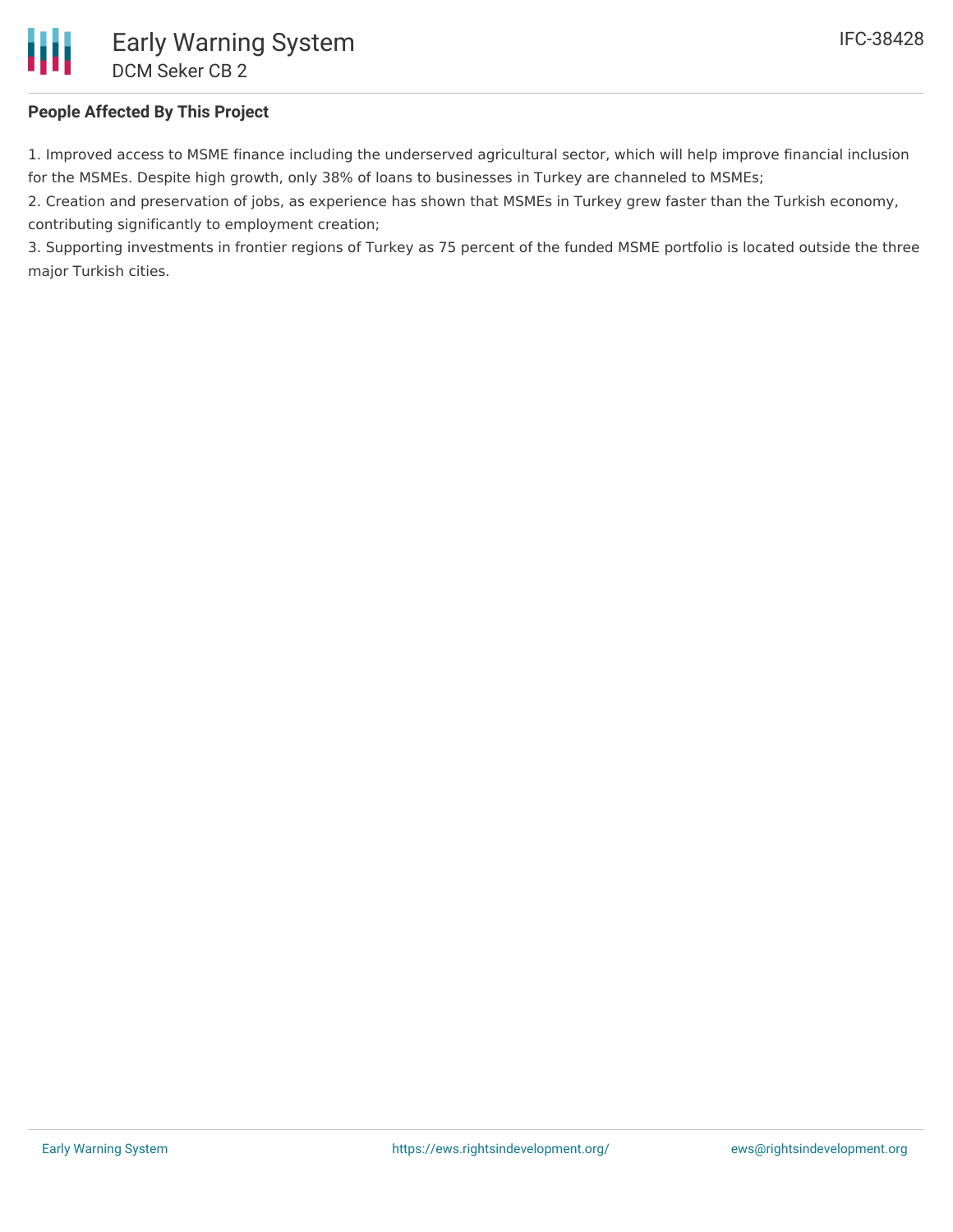### **Investment Description**

• International Finance Corporation (IFC)

Sekerbank was established in 1953 in Turkey by several sugar beet cooperatives to respond to their financial needs. Sekerbank held an initial public offering in 1997 and subsequently implemented a transformation program in 2002 to restructure and improve its operations. Sekerbank services 71 of the 81 provinces in Turkey through a network of 301 branch and employs 3,818 staff.

Sekerbank is a private commercial bank providing universal banking services in Turkey. The shareholders of the bank are the Sekerbank Employee Pension Fund of Employees (35.44%), the Kazakhstan National Welfare Fund, Samruk Kazyna (19.37%), BTA Securities JSC (10.91%) (see note below), public shares listed on the Istanbul stock exchange (34.19%), which include IFC's shareholding of 6.07%, and Sugar Beet Cooperatives (0.09%).

Note: Vakifbank had started execution proceedings in Turkey in order to enforce a judgment against BTA Securities JSC. As part of these proceedings, the relevant Turkish execution office ordered an auction to sell 9.43% of Sekerbank shares held by BTA Securities JSC. Sekerbank participated and won the auction, acquiring its own shares. The reduction of BTA Securities JSC' shareholding by 9.43% is pending final approval.